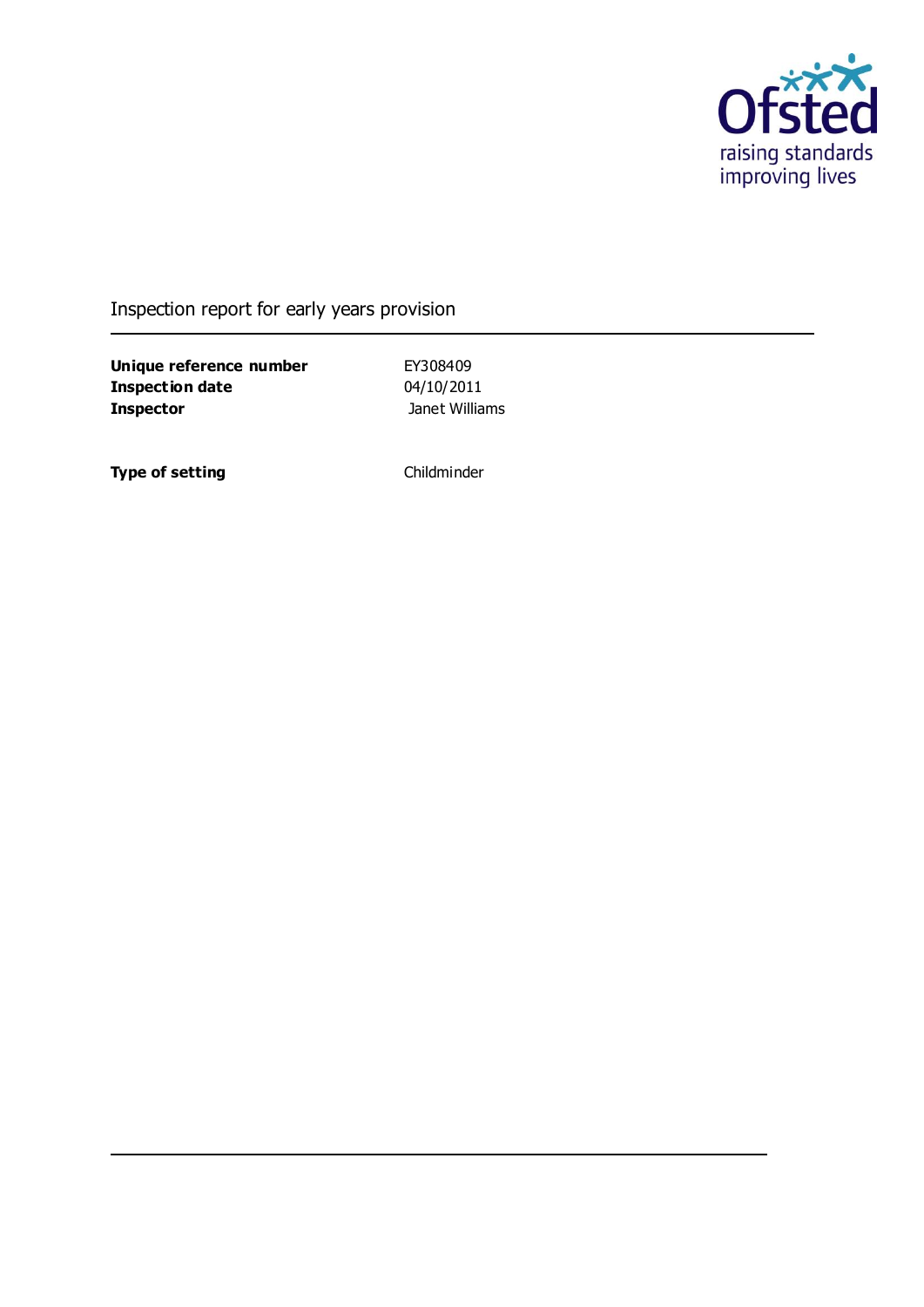The Office for Standards in Education, Children's Services and Skills (Ofsted) regulates and inspects to achieve excellence in the care of children and young people, and in education and skills for learners of all ages. It regulates and inspects childcare and children's social care, and inspects the Children and Family Court Advisory Support Service (Cafcass), schools, colleges, initial teacher training, work-based learning and skills training, adult and community learning, and education and training in prisons and other secure establishments. It assesses council children's services, and inspects services for looked after children, safeguarding and child protection.

If you would like a copy of this document in a different format, such as large print or Braille, please telephone 0300 123 1231, or email enquiries@ofsted.gov.uk.

You may copy all or parts of this document for non-commercial educational purposes, as long as you give details of the source and date of publication and do not alter the information in any way.

T: 0300 123 1231 Textphone: 0161 618 8524 E: enquiries@ofsted.gov.uk W: [www.ofsted.gov.uk](http://www.ofsted.gov.uk/)

© Crown copyright 2011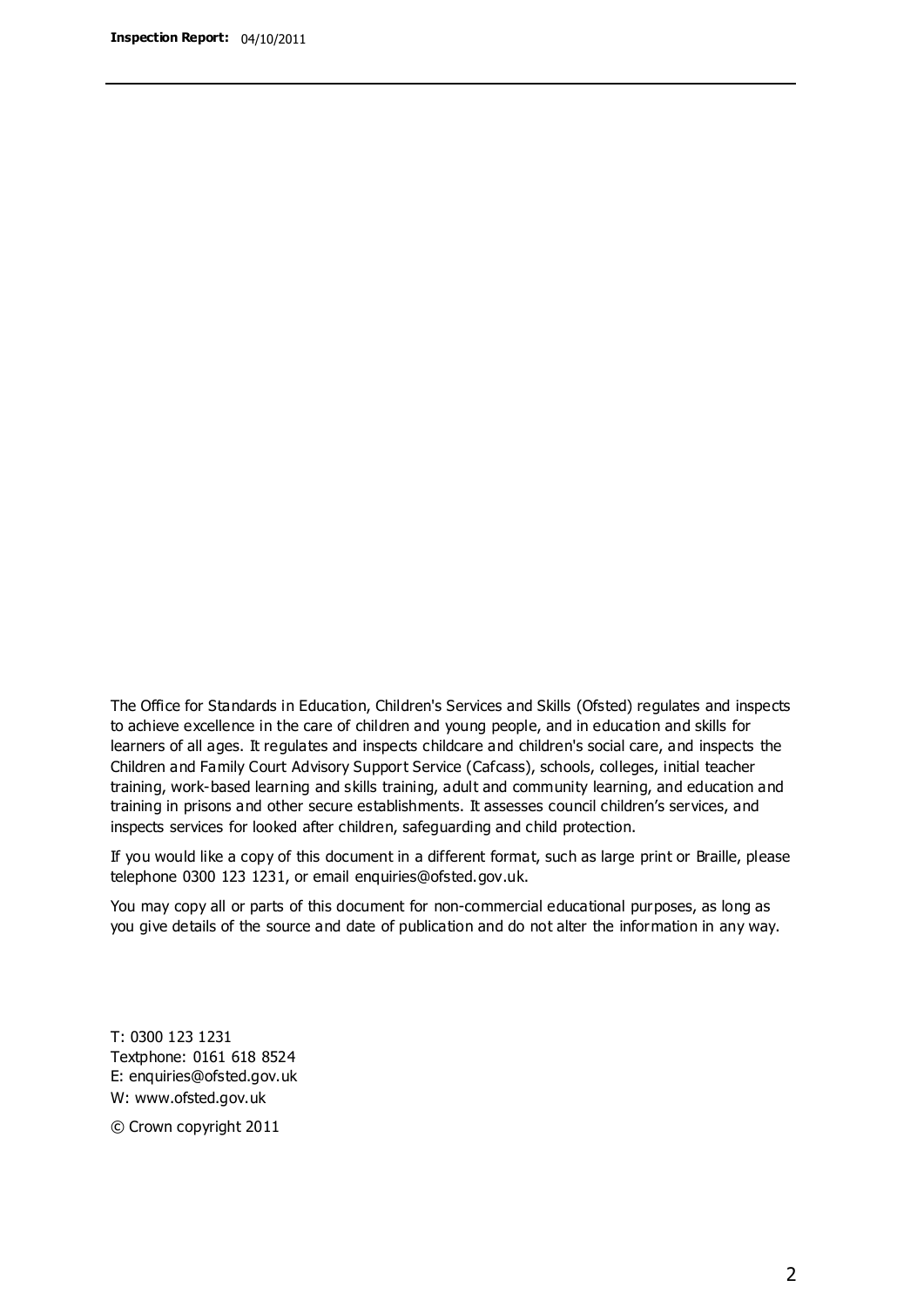### **Introduction**

This inspection was carried out by Ofsted under Sections 49 and 50 of the Childcare Act 2006 on the quality and standards of the registered early years provision. 'Early years provision' refers to provision regulated by Ofsted for children from birth to 31 August following their fifth birthday (the early years age group). The registered person must ensure that this provision complies with the statutory framework for children's learning, development and welfare, known as the *Early* Years Foundation Stage.

The provider must provide a copy of this report to all parents with children at the setting where reasonably practicable. The provider must provide a copy of the report to any other person who asks for one, but may charge a fee for this service (The Childcare (Inspection) Regulations 2008 regulations 9 and 10).

The setting also makes provision for children older than the early years age group which is registered on the voluntary and/or compulsory part(s) of the Childcare Register. This report does not include an evaluation of that provision, but a comment about compliance with the requirements of the Childcare Register is included in Annex B.

Please see our website for more information about each childcare provider. We publish inspection reports, conditions of registration and details of complaints we receive where we or the provider take action to meet the requirements of registration.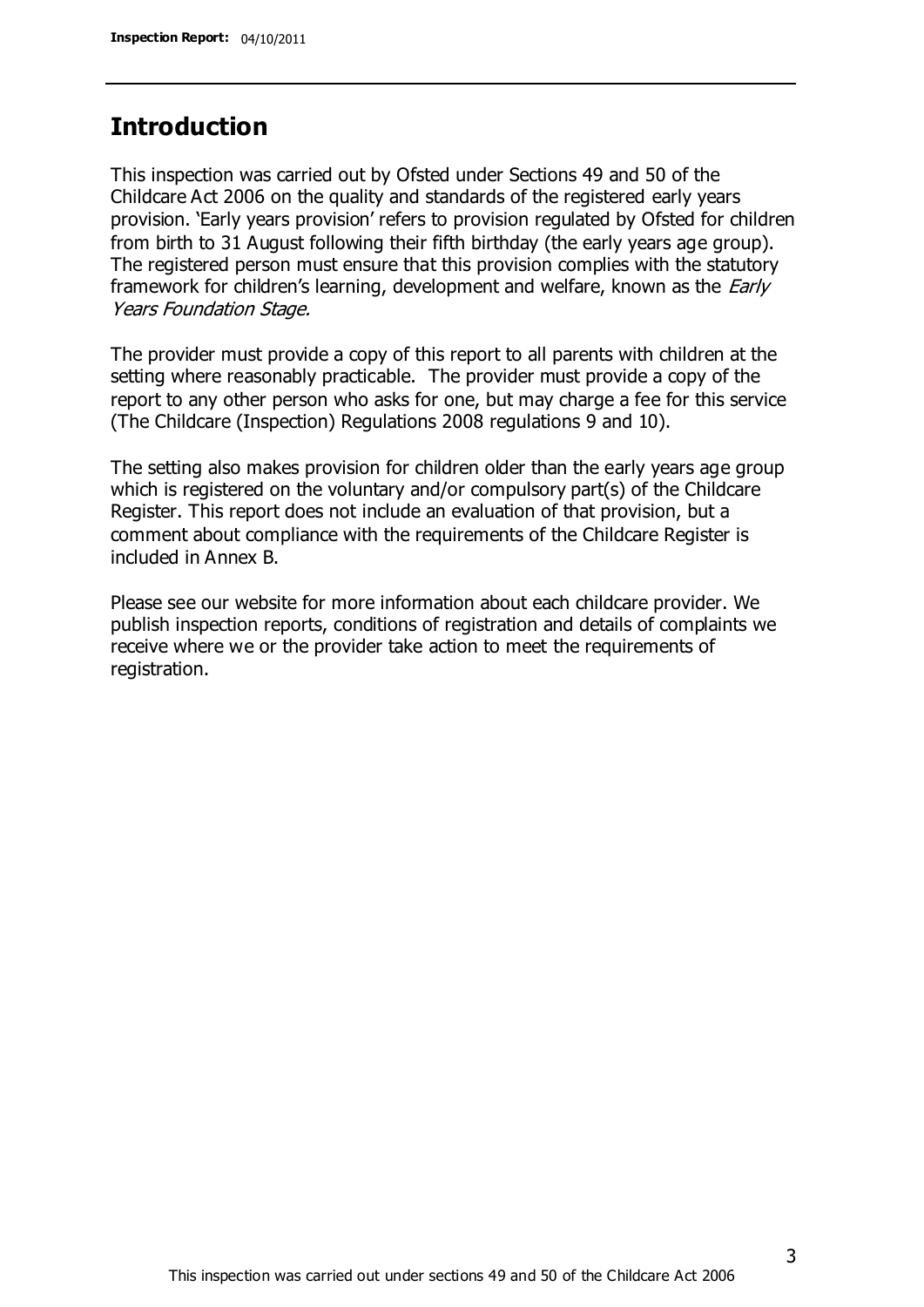### **Description of the childminding**

The childminder was registered in 2005. She lives with her teenager in Battersea in the London Borough of Wandsworth. She lives in a 14th floor flat which is accessible by lift. There is no garden but children are regularly taken to the local parks and the riverfront walk. The whole flat is used for childminding.

The childminder is registered on the Early Years Register and the compulsory and voluntary parts of the Childcare Register. She is registered to care for a maximum of four children at any one time, of whom two may be in the early years age range. She is currently minding three children in the early years age range on a part-time basis. She is also registered to care for one child overnight. She supports children who speak English as an additional language.

# **The overall effectiveness of the early years provision**

Overall the quality of the provision is satisfactory.

The childminder provides a satisfactory learning environment where an appropriate range of resources are provided. However, these are not regularly changed to challenge and stimulate children. Children make sound progress in most areas of their learning although their communication skills are not fully supported and they are not learning about good hygiene practice. The childminder has an appropriate understanding of children's learning and development although she is not fully aware of the Early Years Foundation Stage curriculum and the six areas of learning. The childminder's good relationship with parents and other professionals within the community helps her to offer inclusive care that meets children's individual needs. Her self-evaluation provides an understanding of positive strengths and highlights some of the areas for improvement. She shows an appropriate commitment to continuous improvement.

# **What steps need to be taken to improve provision further?**

To further improve the early years provision the registered person should:

- support children's development, learning and care, with particular regard to  $\bullet$ developing your understanding of the Early Years Foundation Stage curriculum and the six areas of learning
- talk to children and engage them as partners in conversation in order to develop their language for communication
- develop opportunities for children to learn that good practice with regard to hygiene can contribute to good health, with particular regard to washing their hands before eating.
- provide a rich and varied environment that supports children's learning and development, with particular regard to ensuring that resources are changed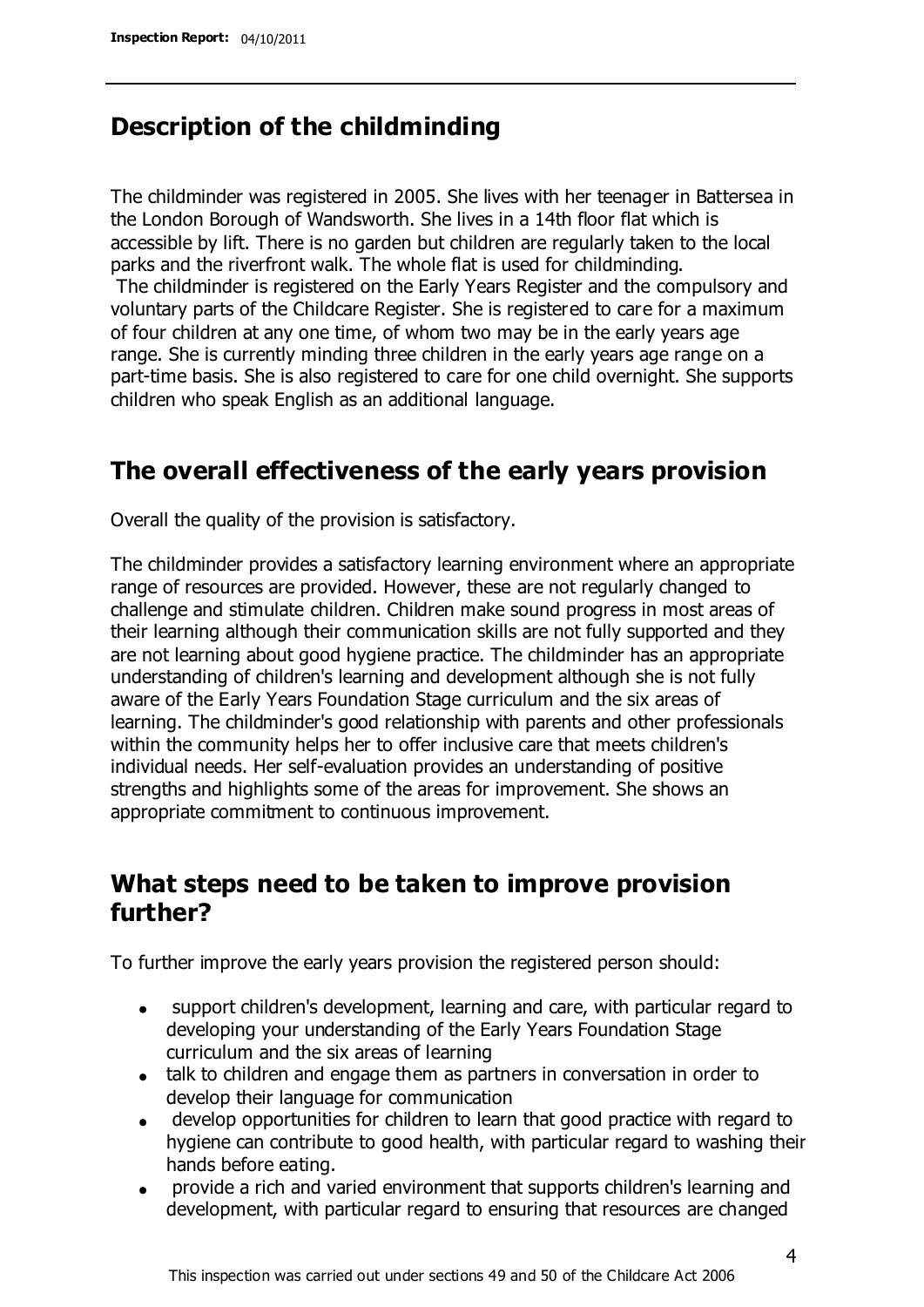frequently to challenge and stimulate children.

# **The effectiveness of leadership and management of the early years provision**

The childminder has a good understanding of issues surrounding safeguarding and protecting children. She has completed a safeguarding and protecting training course which enables her to successfully assess risks and protect children. She ensures that regular effective risk assessments are carried out which helps to ensure that all areas of her home are safe and secure.

The childminder demonstrates some knowledge of children's learning and development and the Early Years Foundation Stage curriculum. However, she is not fully aware of the six areas of learning. This affects her ability to support children's learning across all areas. The environment has an appropriate range of resources and equipment which are stored at children's level. However, there are limited opportunities for children to explore and be challenged in their play. For example, limited toys are displayed to create a motivating, stimulating and supportive environment and resources are not regularly changed. The childminder has appropriate systems for observation, assessment and planning which help her to plan satisfactorily for individual children's learning needs.

The childminder has established good partnerships with parents which contribute considerably to children's well-being and education. Prior to children starting parents are asked to complete an 'All about me' form. This helps the childminder to establish each child's starting point. She completes a daily contact book which gives parents information about their child and their daily activities, food intake and sleep patterns. Questionnaires completed by parents indicate how their relationship with the childminder is friendly, supportive and always welcoming. The childminder has a valuable knowledge and experience of multi-agency working and has effective links with other agencies. For example, she makes good use of the local childminder's group and Children Centres. As a result children develop skills for the future. For example, they develop social skills through meeting other children and people. The childminder provides good opportunities for children to learn about other races, religions and cultures and to raise their awareness of disability. Children recently celebrated black history month, dressed up in various national costumes and learnt about the African culture.

The childminder takes positive steps to include all children in activities. Her good relationship with parents and other professionals within the community helps her to meet children's individual needs successfully. The childminder's self-evaluation shows that she understands her strengths and it highlights some of the areas for improvement. She is committed to improving outcomes for children. For example, she wishes to develop her understanding of children's learning and development.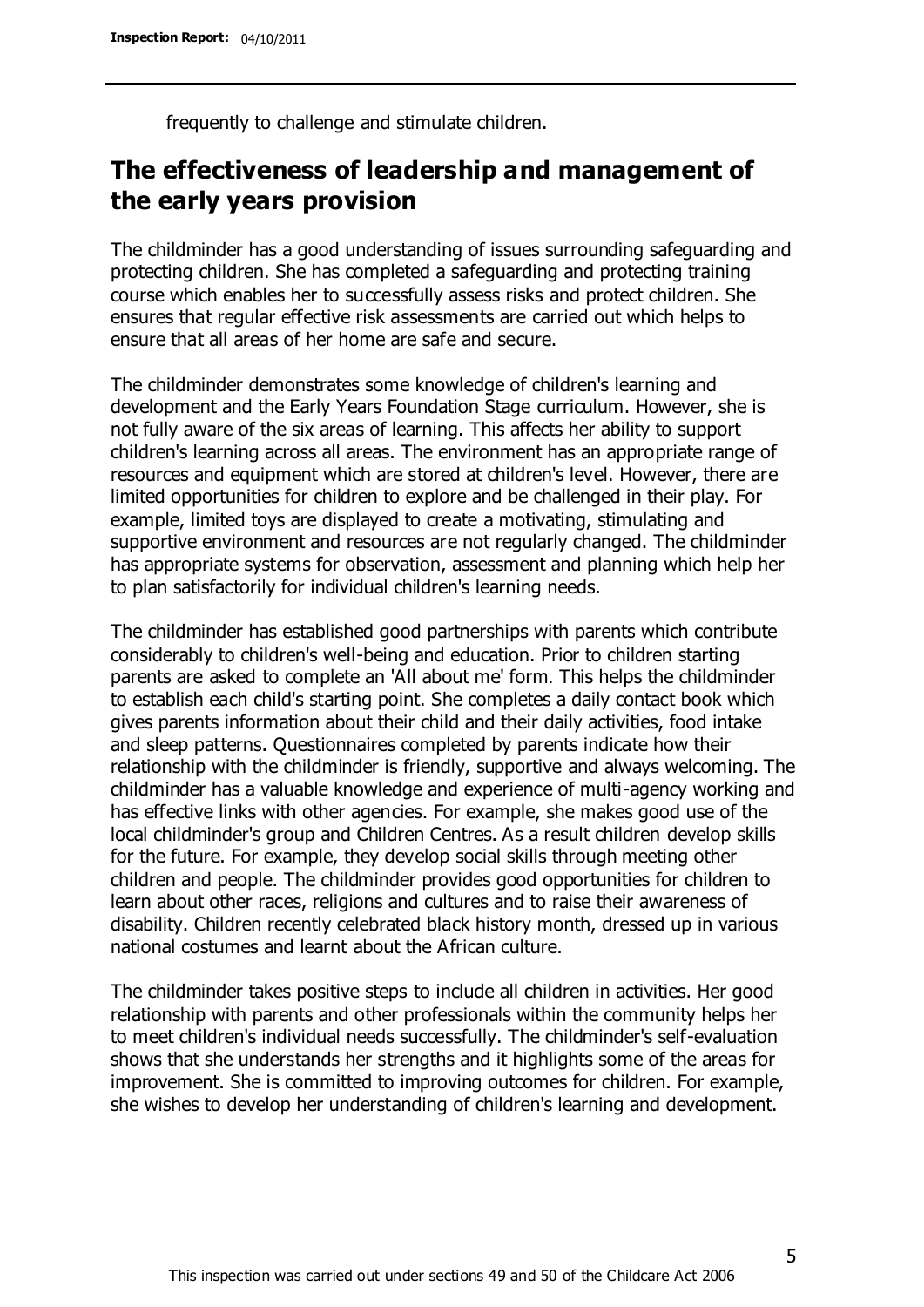# **The quality and standards of the early years provision and outcomes for children**

Children take part in an appropriate range of indoor and outdoor activities. This enables them to make appropriate progress in most areas of their learning. Although resources and play materials are easily accessible, they are not always frequently changed to create a stimulating and challenging environment.

Children are happy and settled. They have developed a good relationship with the childminder but are also happy to play alone. They are encouraged to share and socialise with each other and display good behaviour. They enjoy listening to nursery rhymes and sing and move to the rhythm. Children's understanding of space, shape and measure is developing appropriately. They recognise simple shapes, complete puzzles and build towers with construction bricks. Although the childminder encourages the children to count when going up and down the stairs, during children's play she speaks very little to them. Therefore, their language skills are not being fully encouraged. Children are gaining an increasing understanding of the local and wider environment. They frequently go on outings to the local children's groups and parks. Their time outdoors allows them to have plenty of fresh air which contributes to their healthy lifestyle.

Children have healthy meals. The childminder has good menus in place and provides nutritious snacks, such as a range of different fruit. This helps children to make healthy choices. Fresh drinking water is readily available. Parents can also provide their children's own meals. The childminder takes positive steps to prevent cross infection, for example by ensuring that she washes her hands after nappy changing. However, she does not encourage children to wash their hands before lunch. This means that they are not learning about self car e and good hygiene practice. Children have the opportunity to learn how to keep themselves safe through taking part in regular fire drills.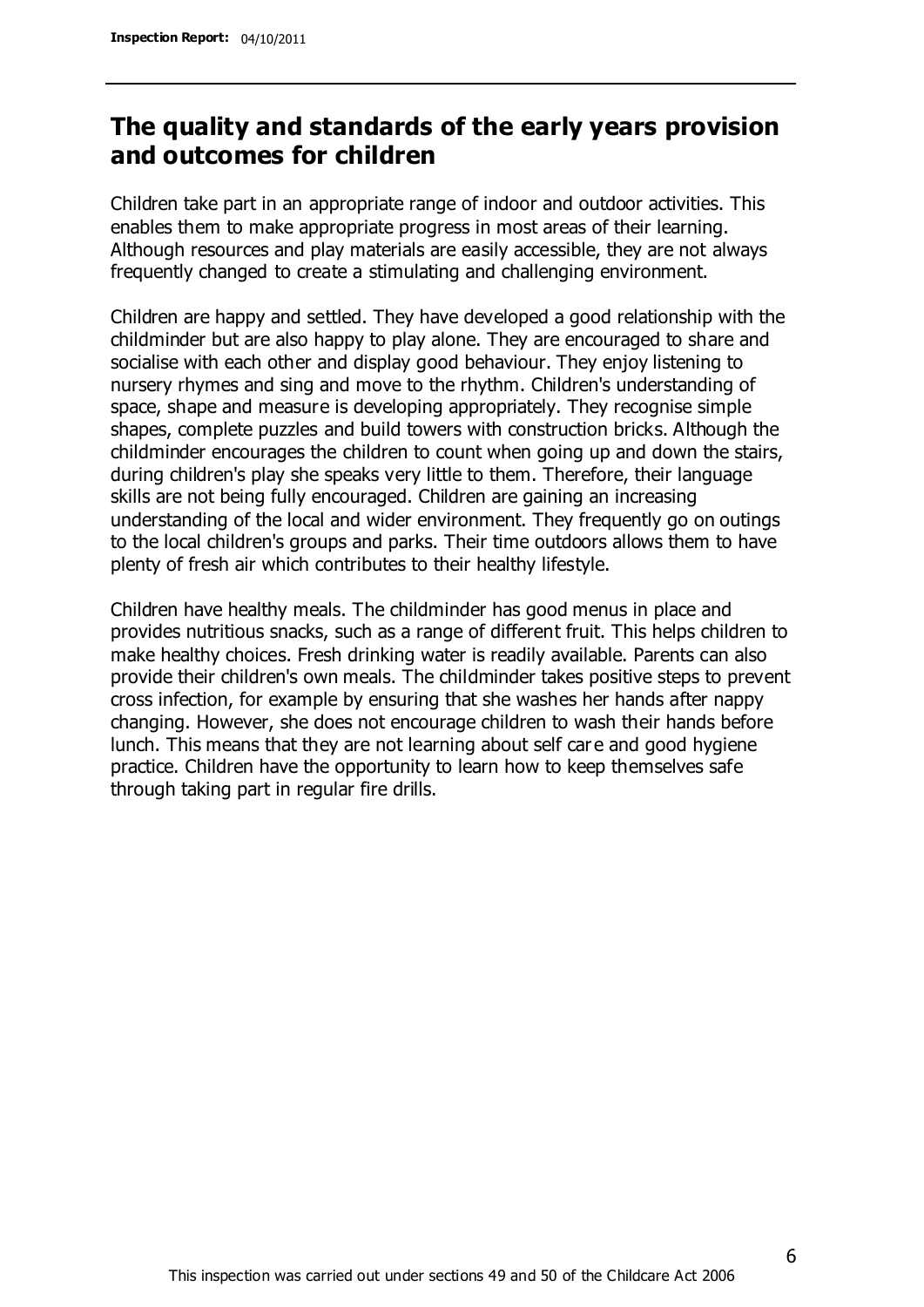# **Annex A: record of inspection judgements**

#### **The key inspection judgements and what they mean**

Grade 1 is Outstanding: this aspect of the provision is of exceptionally high quality Grade 2 is Good: this aspect of the provision is strong Grade 3 is Satisfactory: this aspect of the provision is sound Grade 4 is Inadequate: this aspect of the provision is not good enough

#### **The overall effectiveness of the early years provision**

| How well does the setting meet the needs of the<br>children in the Early Years Foundation Stage? |  |
|--------------------------------------------------------------------------------------------------|--|
| The capacity of the provision to maintain continuous                                             |  |
| improvement                                                                                      |  |

#### **The effectiveness of leadership and management of the early years provision**

| The effectiveness of leadership and management of the             |   |
|-------------------------------------------------------------------|---|
| <b>Early Years Foundation Stage</b>                               |   |
| The effectiveness of leadership and management in embedding       |   |
| ambition and driving improvement                                  |   |
| The effectiveness with which the setting deploys resources        |   |
| The effectiveness with which the setting promotes equality and    |   |
| diversity                                                         |   |
| The effectiveness of safeguarding                                 |   |
| The effectiveness of the setting's self-evaluation, including the | 3 |
| steps taken to promote improvement                                |   |
| The effectiveness of partnerships                                 |   |
| The effectiveness of the setting's engagement with parents and    |   |
| carers                                                            |   |

### **The quality of the provision in the Early Years Foundation Stage**

The quality of the provision in the Early Years Foundation Stage  $\vert$  3

### **Outcomes for children in the Early Years Foundation Stage**

| <b>Outcomes for children in the Early Years Foundation</b>    |  |
|---------------------------------------------------------------|--|
| <b>Stage</b>                                                  |  |
| The extent to which children achieve and enjoy their learning |  |
| The extent to which children feel safe                        |  |
| The extent to which children adopt healthy lifestyles         |  |
| The extent to which children make a positive contribution     |  |
| The extent to which children develop skills for the future    |  |

Any complaints about the inspection or report should be made following the procedures set out in the guidance available from Ofsted's website: www.ofsted.gov.uk